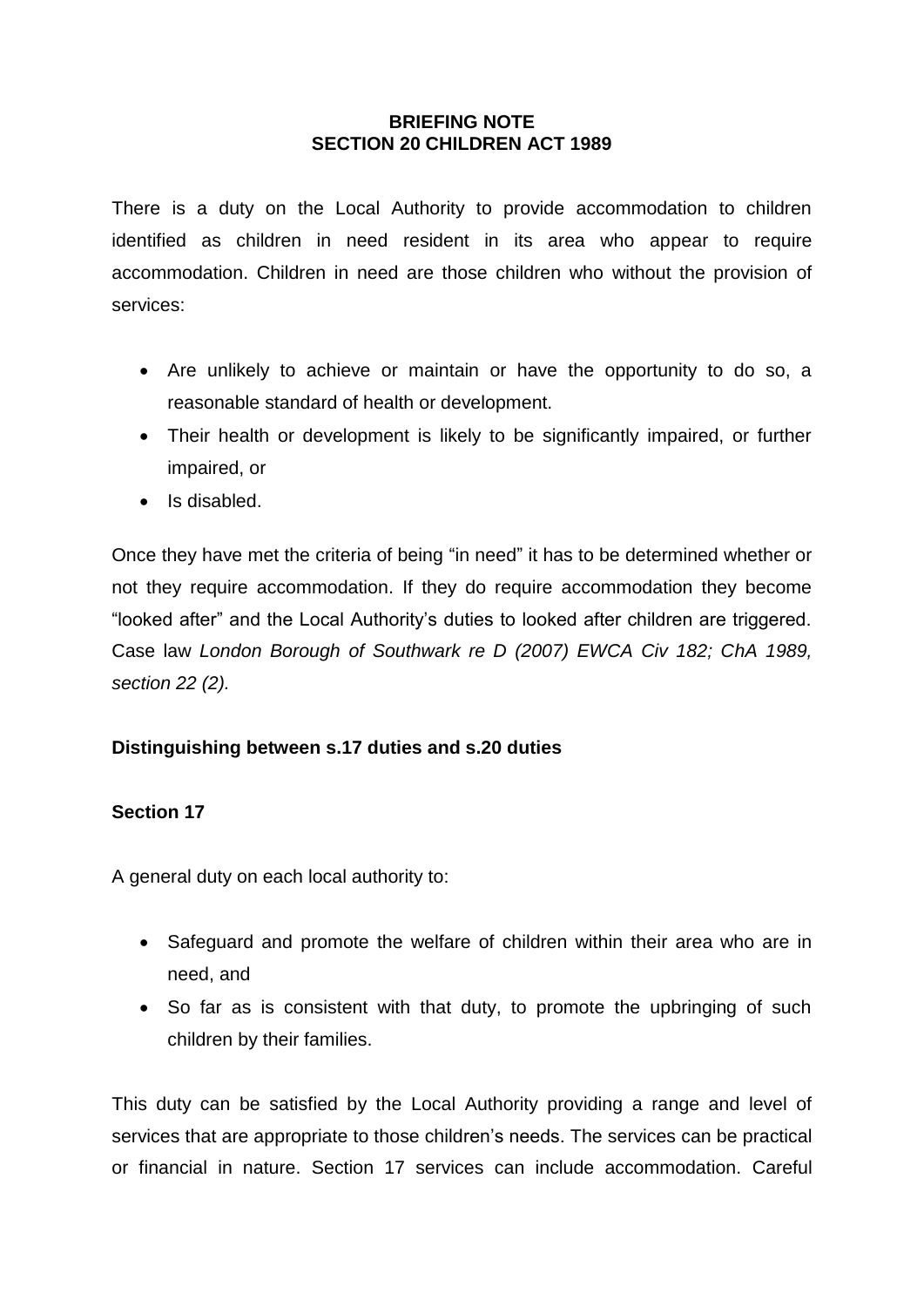analysis must take place in each case as if on the facts of the case a duty has arisen under the Children Act Section 20 to provide the accommodation then the child must be regarded as being accommodated under Section 20 and looked after. If the Section 20 duty arises factually the Local Authority cannot opt out to provide accommodation under Section 17. This is a potential area of dispute. *Case Reference R (on the application of H) v Wandsworth London Borough Council; R (on the application of Barhanu) v Hackney London Borough Council; R (on the application of B) v Islington London Borough Council [2007] EWHC 1082 (Admin).*

Before providing services either under Section 17 or 20 the local authority must ascertain and consider as far as is reasonably practicable the wishes and feelings of the child, bearing in mind their age and understanding regarding the provision of services.

The section 20 duty refers specifically to local authorities providing accommodation to children in need in their area. The duty applies to the local authority even where another agency is or may be assisting with providing accommodation. *Case reference R (on the application of G) v London Borough of Southwark [2009] UKHL 26.*

### **The Section 20 Duty**

This applies to children who are in the area of the local authority, note: the child needs to be physically present. *Case Reference R (on the application of Stewart) v London Borough of Wandsworth and another [2001] EWHC Admin 709.*

The local authority will have a duty to a child under section 20 if when considering the facts of the case are answered in favour of the child.

- $\bullet$  Is the person a child?
- $\bullet$  Is the child a child in need?
- Is the child within the local authority's area?
- Does it appear to the local authority that the child requires accommodation?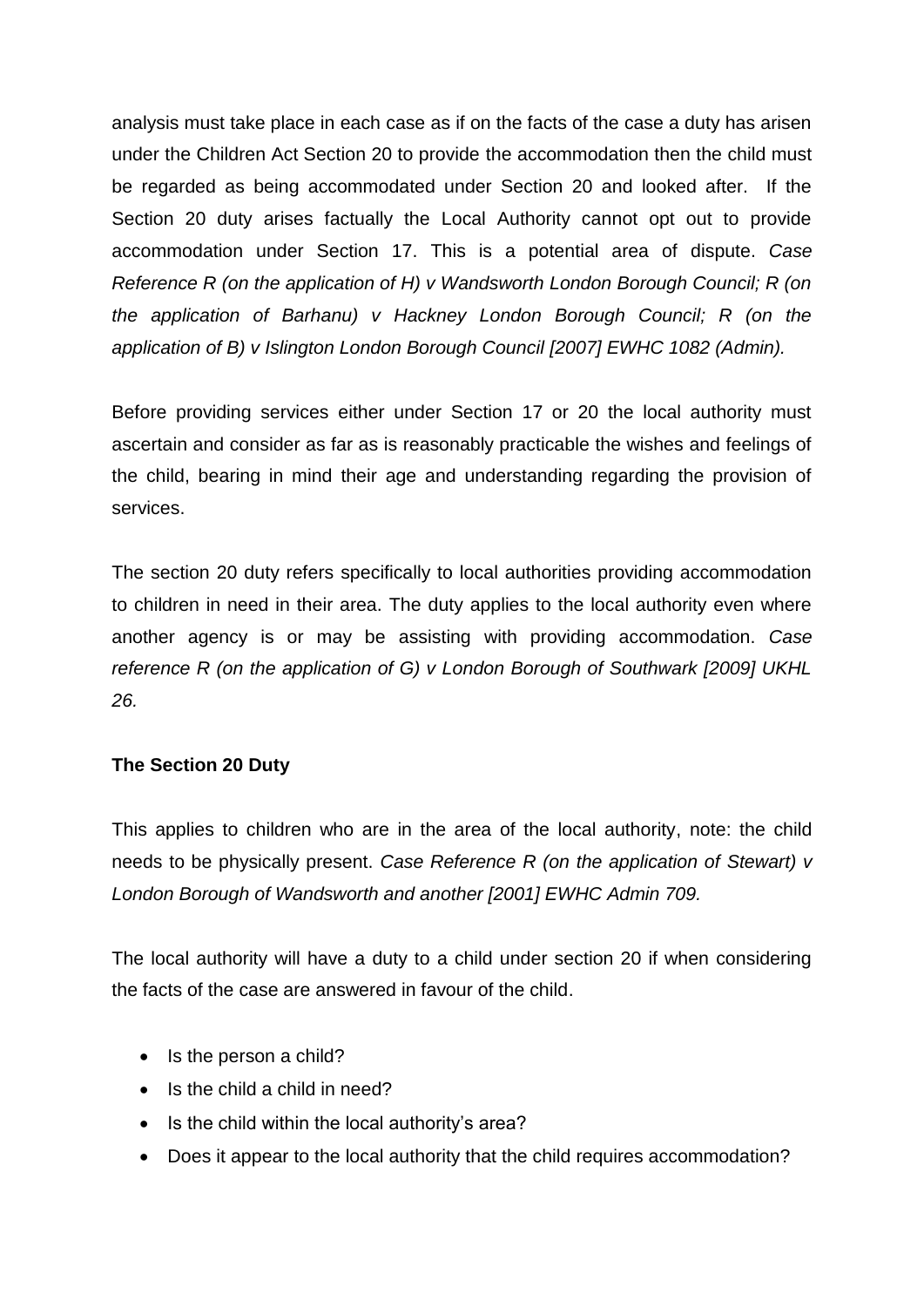- Is that need the result of:
	- there being no person with parental responsibility for the child, for example, where parents are deceased,
	- the child having been lost or abandoned, or
	- the person who has been caring for him being prevented from providing him with suitable accommodation or care?
- what are the child's wishes and feelings regarding provision of accommodation for them?
- what considerations, in light of the child's age and understanding should be given to those wishes and feelings?
- does anyone who has parental responsibility for the child who is willing to provide accommodation object to the local authority's intervention?
- if there is an objection by someone with parental responsibility, is there agreement from an individual who has a child arrangements order setting out where the child should live to the local authority's intervention?

NB: It should be borne in mind that if there is a dispute as to the age of the person and whether or not they are a child this will need to be determined by the court. *Case References: R (on the application of G) v London Borough of Southwark; applying R (A) v Croydon London Borough Council [2008] EWCA Civ 1445*

### **When a local authority should intervene**

A local authority shall provide accommodation under s.20 where:

- the child has no one with parental responsibility for them,
- the child has been lost or abandoned.
- the person who has been caring for the child being prevented (whether temporarily or permanently and for whatever reason) from providing him with suitable accommodation or care.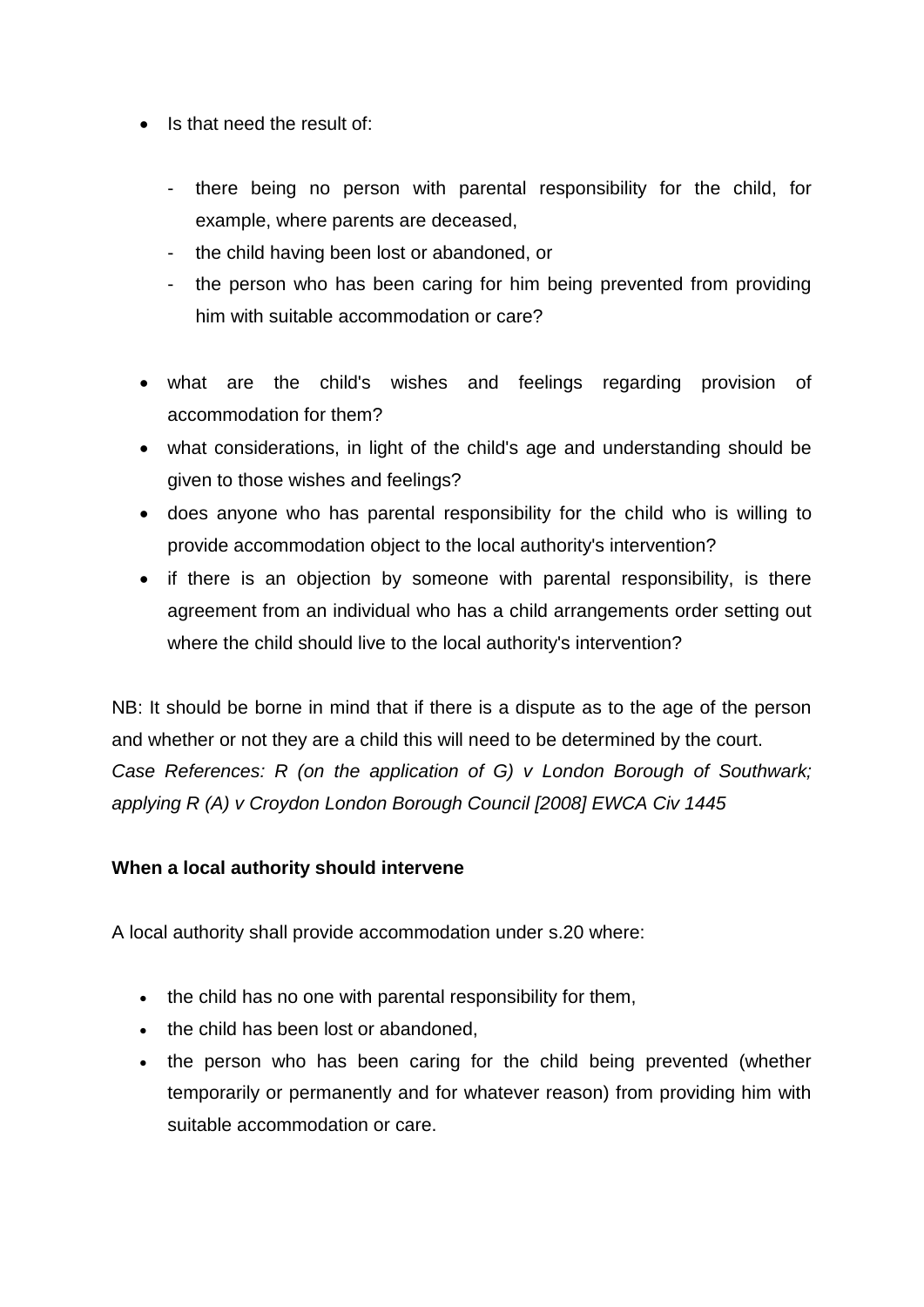The child is a child in need who is aged over 16 and whose welfare the local authority consider would be seriously prejudiced if the child is not provided with accommodation.

Under sections 20(1) and 20(3) the local authority have the discretion to provide accommodation where the local authority considers to provide accommodation would safeguard or promote the child's welfare – even where there is a person with parental responsibility willing and able to care for the child. This needs to be assessed on a case by case basis. A person with PR may be willing and able to care for the child, but the local authority's assessment may be that the child's welfare would be harmed or at risk of harm by being placed with that person even though they are willing and able to offer accommodation. Therefore, a local authority may wish to provide accommodation in any event. However the local authority will still only be able to accommodate the child if a person with parental responsibility consents. If there is no consent and the local authority continues to wish to accommodate, the local authority will need to seek a care or emergency protection order.

This also applies to any child between the ages of 16 and 21 and who the local authority could accommodate in a community home. *Children Act s.20(4) and s.20(5).*

Local authorities should be mindful that they may provide accommodation to a child if any person with PR for the child objects and is willing and able to provide or arrange for the child to be provided with accommodation (unless the child is aged 16 or over and agrees to being provided with accommodation.

If there is a dispute as to whether the local authority should provide accommodation an individual should first go through the local authority complaints procedure. In the event they remain dissatisfied there is potential for them to challenge through Judicial Review. It is therefore very important that decisions are properly documented and based on sound assessments which are well evidenced and analysed.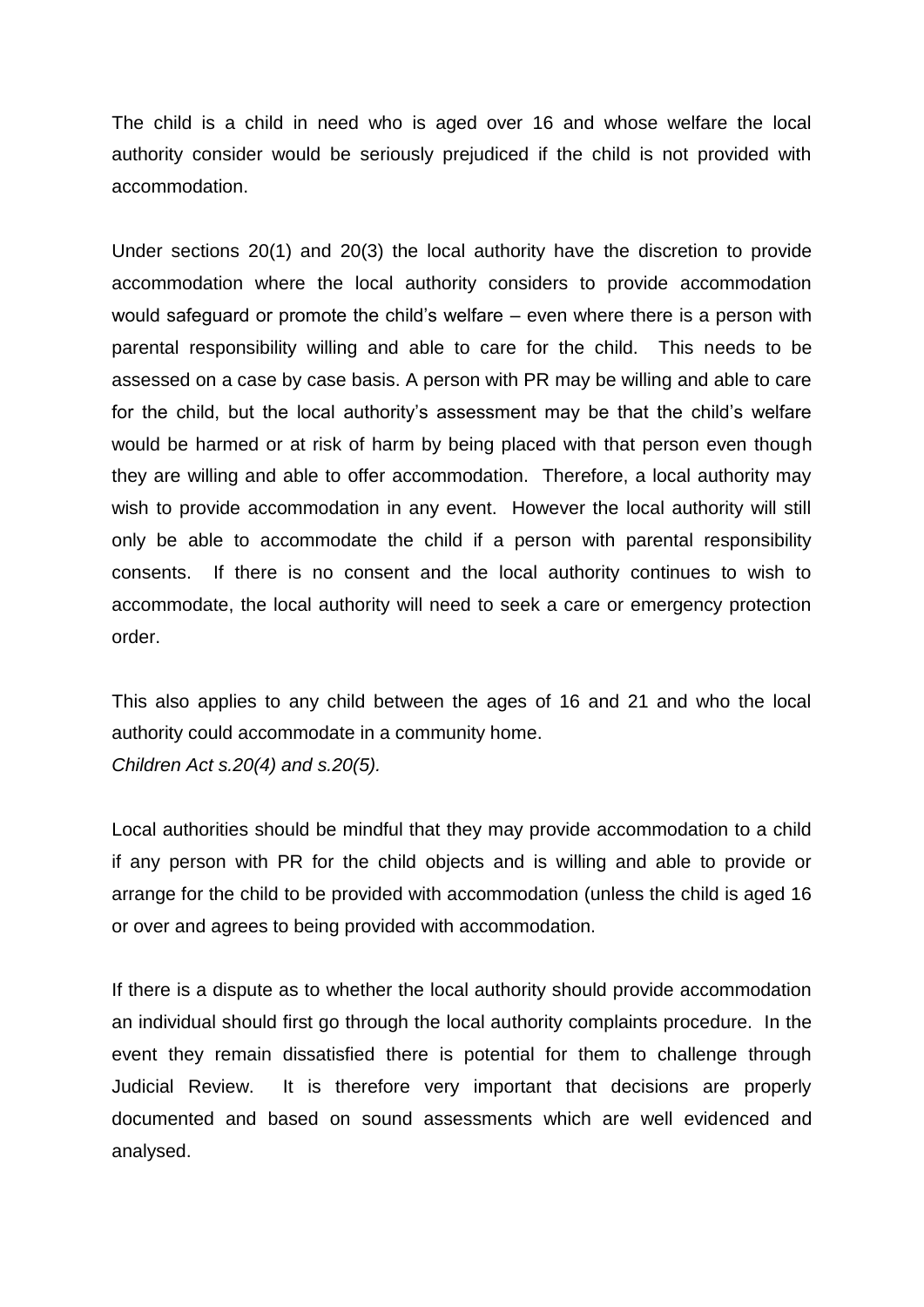#### **Factors to consider when deciding whether to provide accommodation**

- Consider the child's current circumstances carefully to see if there is an alternative to the child being accommodated such as being cared for by a family member or friend by way of a family arrangement or under an appropriate private law order such as child arrangements order.
- Consider whether providing practical or financial support to a child in need could negate the need for accommodation to be provided.
- Consider the resource they have available and whether the accommodation they provide would be appropriate to the needs of the child in the circumstances, for example, being in an appropriate location so the child could continue to attend the same school.
- Consider the wishes and feelings of the child concerned.
- Consider carefully in cases where a decision is being made to offer accommodation due to safeguarding concerns whether or not a person with PR will consent to accommodation. Without consent an application to court for an EPO or a Care Order may be needed.
- Consider carefully whether the holder of parental responsibility has capacity to consent to accommodation being provided by the local authority.

#### *Consent to accommodation*

Where there is more than one holder of PR for a child, one holder consents where another does not, a local authority may not provide accommodation if the objecting holder of PR is willing and able to provide or arrange accommodation. This can be overridden only if there is a person who has a child arrangements order, special guardianship order or has care of the child by virtue of an order under the court's inherent jurisdiction and they provide consent, unless the child is over 16.

If no consent is forthcoming and the local authority is of the view that accommodation is required to safeguard the child's welfare, the local authority should consider an application for a care order or emergency protection order or other emergency powers under the 1989 Act.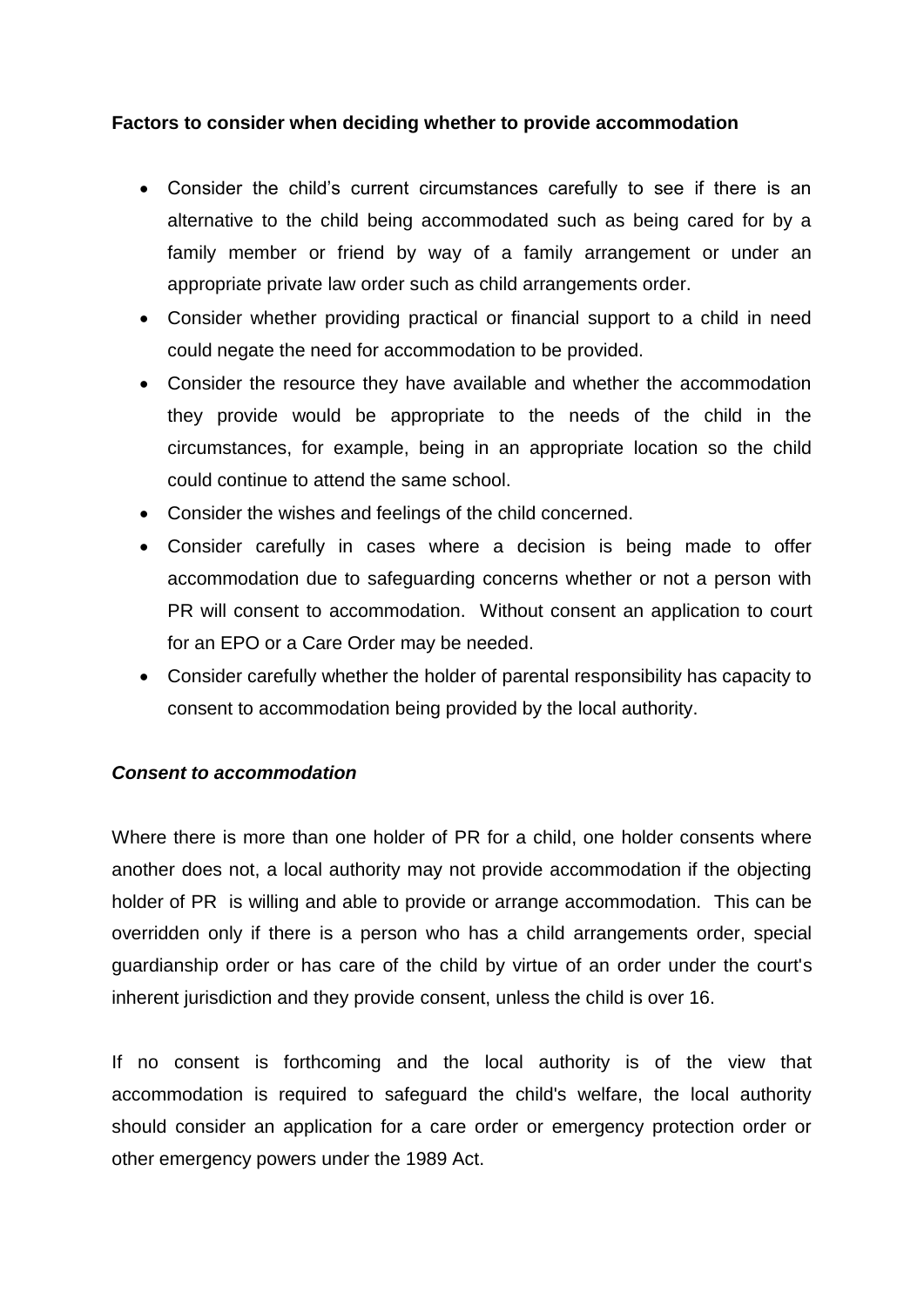## **Capacity**

This is an emerging issue in relation to local authorities providing accommodation in respect of a parent's capacity to provide consent to a local authority providing s.20 accommodation. If a local authority is in doubt about a parent's capacity to provide consent and considers that accommodation is appropriate, a local authority should make an application for a care order or emergency protection order. Local authority social workers/practitioners should take the following into consideration:

- Social workers have a personal duty (which cannot be dictated by others) to be satisfied that the person giving consent to accommodation has the capacity within the meaning of the Mental Capacity Act 2005 to do so,
- If social workers have doubts regarding a parent's capacity, no further attempts should be made to obtain consent and advice should be sought from a team manager or management,
- Social workers must ensure that consent is informed consent including ensuring that parents understand the consequences of giving consent, the range of choices available, the consequences of refusal and ensuring parents are in receipt of all facts and issues that are material to giving consent.

Social workers should also consider the following practical points:

- What is the current physical and psychological state of the parent?
- If they have a solicitor, have they been encouraged to seek legal advice and/or advice from family and friends/
- Is it necessary for the safety of the child for them to be removed at this time?
- Would it be fairer in this case for the matter to be subject of a court order rather than an agreement?

Case law emphasises that great care should be taken by local authorities in obtaining consent to accommodation from parents where there are potential issues with capacity, such as mothers who have just given birth or parents with mental